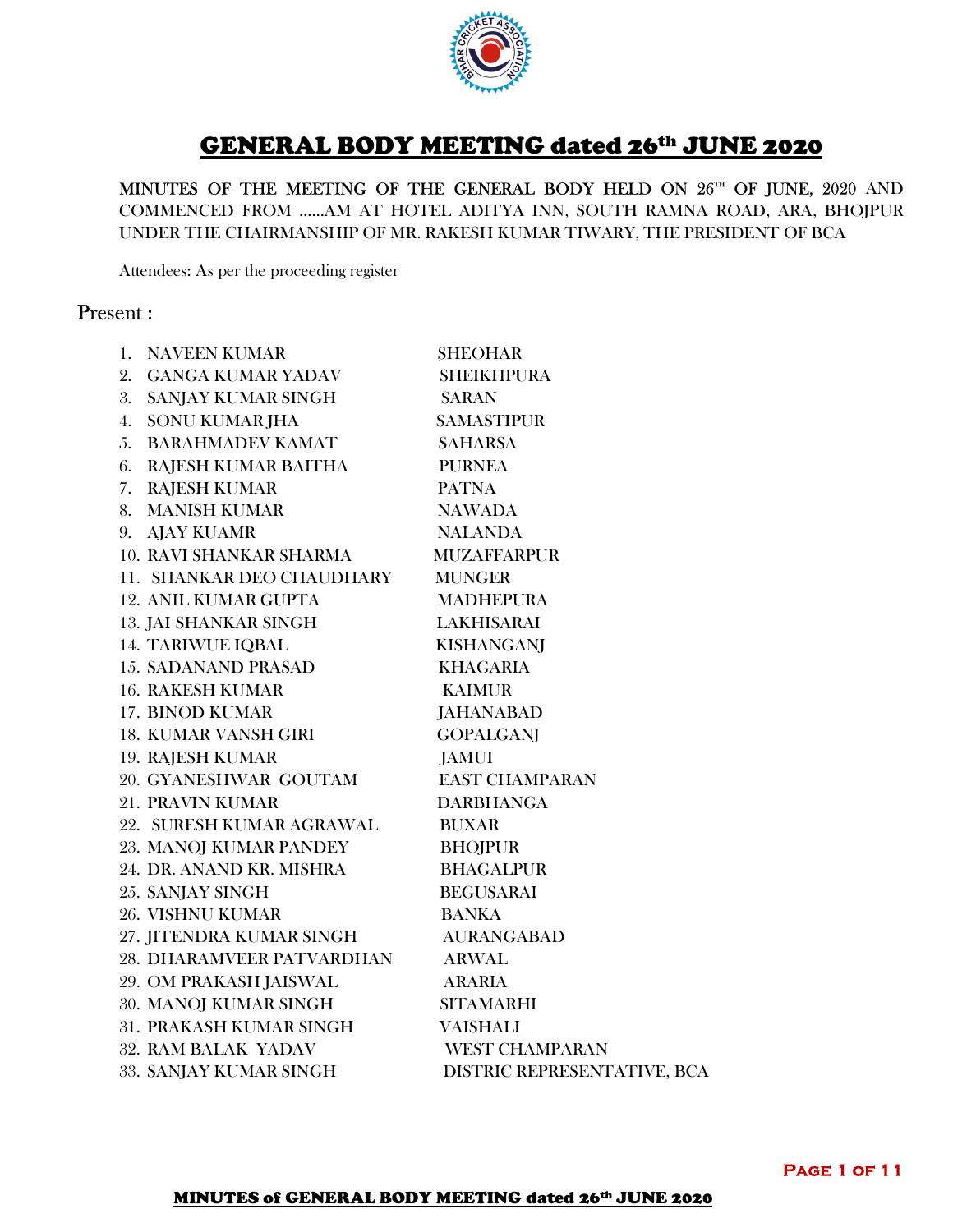34. ASHUTOSH N. SINGH TREASURER, BCA 36. RAKESH KUMAR TIWARY PRESINDENT, BCA 37. DILIP SINGH VICE PRESIDENT, BCA 39. CHANDRA SHEKHAR ROHTAS 40. KALI CHARAN MADHUBANI 41. SANJAY KUMAR SINGH GAYA

35. KUMAR ARVIND JOINT SECRETARY cum ACTING SECRETARY, BCA 38. AMIKAR DAYAL PLAYER REPRESENTATIVE, BCA

The Honorary Secretary of the Host Association welcomed the members and office bearers of Bihar Cricket Association present in the meeting.

The Hon'ble Chairman brought the House in Order and directed to discuss the agenda.

The Chairman informed the House that due to the reason related with COVID-19, this meeting was extended twice. The typographical mistake in the numbering of Notice of 05.03.2020 was allowed to be corrected to serial 1 to 11.

#### AGENDA No. 1: TO DISCUSS AND CONFIRM THE MINUTES OF THE PREVIOUS GENERAL BODY MEETING

SGM of 26.06.2020 - CONFIRMED

The minutes of the previous meeting held on  $31^*$  of January, 2020 was read out and discussed point wise

Resolution-2 of 31.01.2020: CONFIRMED

Resolution-3 of 31.01.2020: CONFIRMED

Resolution-4 of 31.01.2020: CONFIRMED

Resolution-5 of 31.01.2020: The Appointment of M/S Ashish Haldar as Auditor for the year 2020-21 is deferred Hony'President aware the house about in previous year M/S Ashish Haldar was CA of a Company in which he is a director and suggested to take consent of the Ethics officer regarding conflict of Interest. The house is unanimously authorized to CEO to take consent and authorized president to appoint CA and fix remuneration as required . CONFIRMED

Rateashlaumfung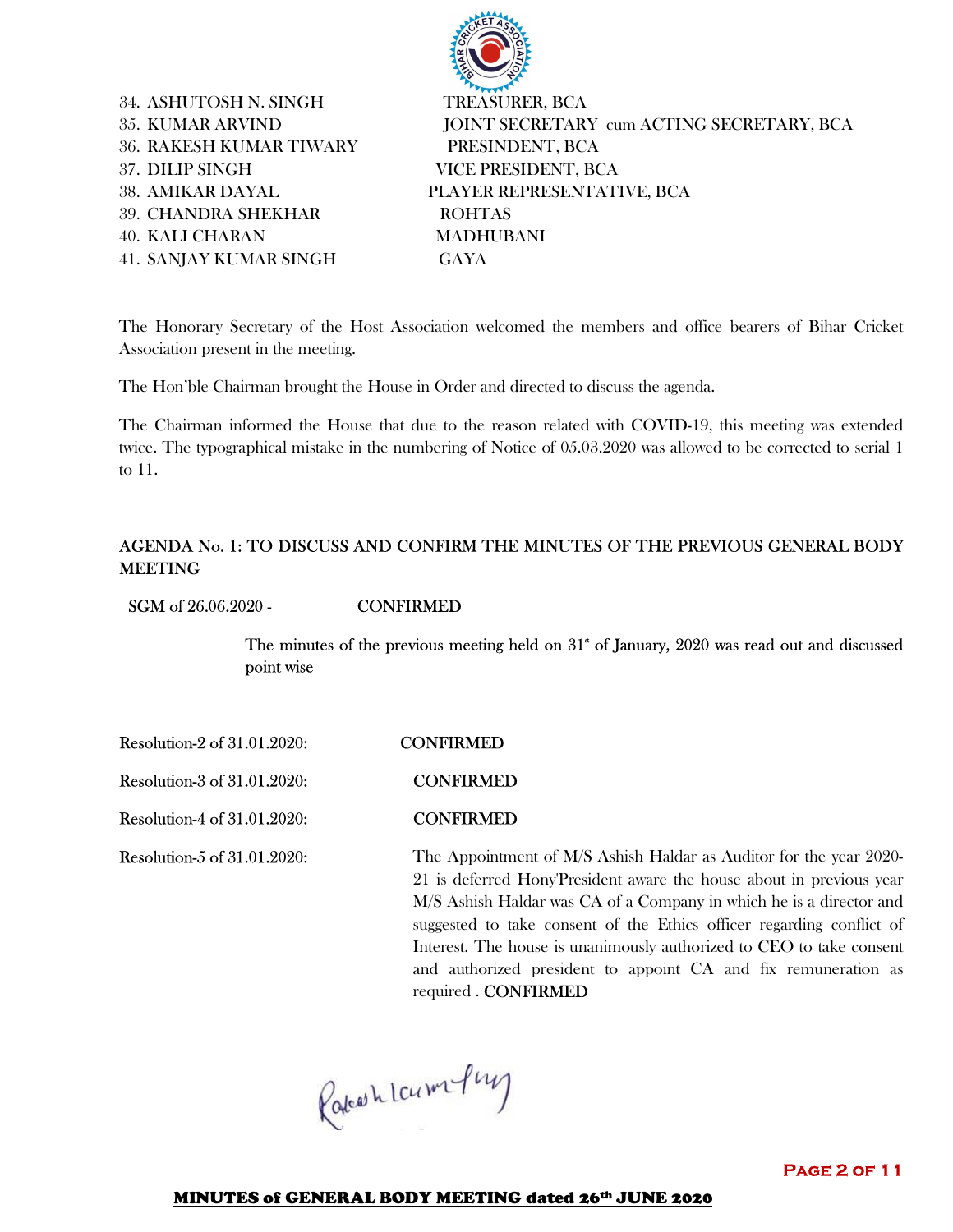

Resolution-6 of 31.01.2020: The concurrence of different Standing Committees / Committees Sub Committees as decided and proposed in the meeting of  $31<sup>{\circ}</sup>$ </sup> January 2020 as well approved in the Special General Meeting on 26.06.2020 was discussed at length and the house decided to (CONFIRM) the committees which are constituted and displayed on web site and for rest Honorary President is authorized to constitute as per need.

> The House discussed the matter raised by Mr. Ravi Kiran of Muzaffarpur DCA and **Confirmed** that in case of valid complaint against the member of any committee including Selection committee, The President shall be authorized to take suitable action to replace/ dismiss and or refer the matter to appropriate authority for suitable action after receiving such valid complaints.

> The appointment/disciplinary action/removal of officials of BCA pursuant to the recommendation of Search & Screening committee shall be made by the Honorary President of Bihar Cricket Association after taking into account the performance of work /honesty /dignity of the concerned appointees from time to time, strictly in adherence to the rules of BCA.

Resolution-7 (a) AND (b) of 31.01.2020: Decision taken in regard to Agenda no.6 of COM meeting dated 02.10.2019 was CONFIRMED, therefore, Mr. Santosh Jha not be allowed to function as Media Manager.

> Moreover, the decision taken in the meeting of COM dated 15.11.2019 to grant subsidy to host association @25,00/- and Rs. 10,000/- to visiting association was CONFIRMED.

> The proposal of Mr. Subir Chandra Mishra for enhancing the Subsidy amount to host association @25000/- & to visiting association @10000/ and the proposal in ANNEXURE-A was NOT CONFIRMED due to paucity of fund.

> The decision in regard to Appointment of Mrs. Justice Neelu Agrawal, Retired Judge, Patna High Court as Hon'ble Ombudsman of Bihar CA was CONFIRMED. However, it was brought to the notice of the House that the Appointment of Mrs. Justice Neelu Agrawal, Retired Judge, Patna High Court as Hon'ble Ombudsman is subjudice and her functioning has been restrained by the Hon'ble Patna High Court. Therefore, it is unanimously resolved that till the disposal of said case, the Ethics officer who is equally qualified as an Hon'ble Ombudsman will function as an additional charge of Ombudsman for proper and smooth functioning of BCA after getting legal opinion.

Rateashlaumfung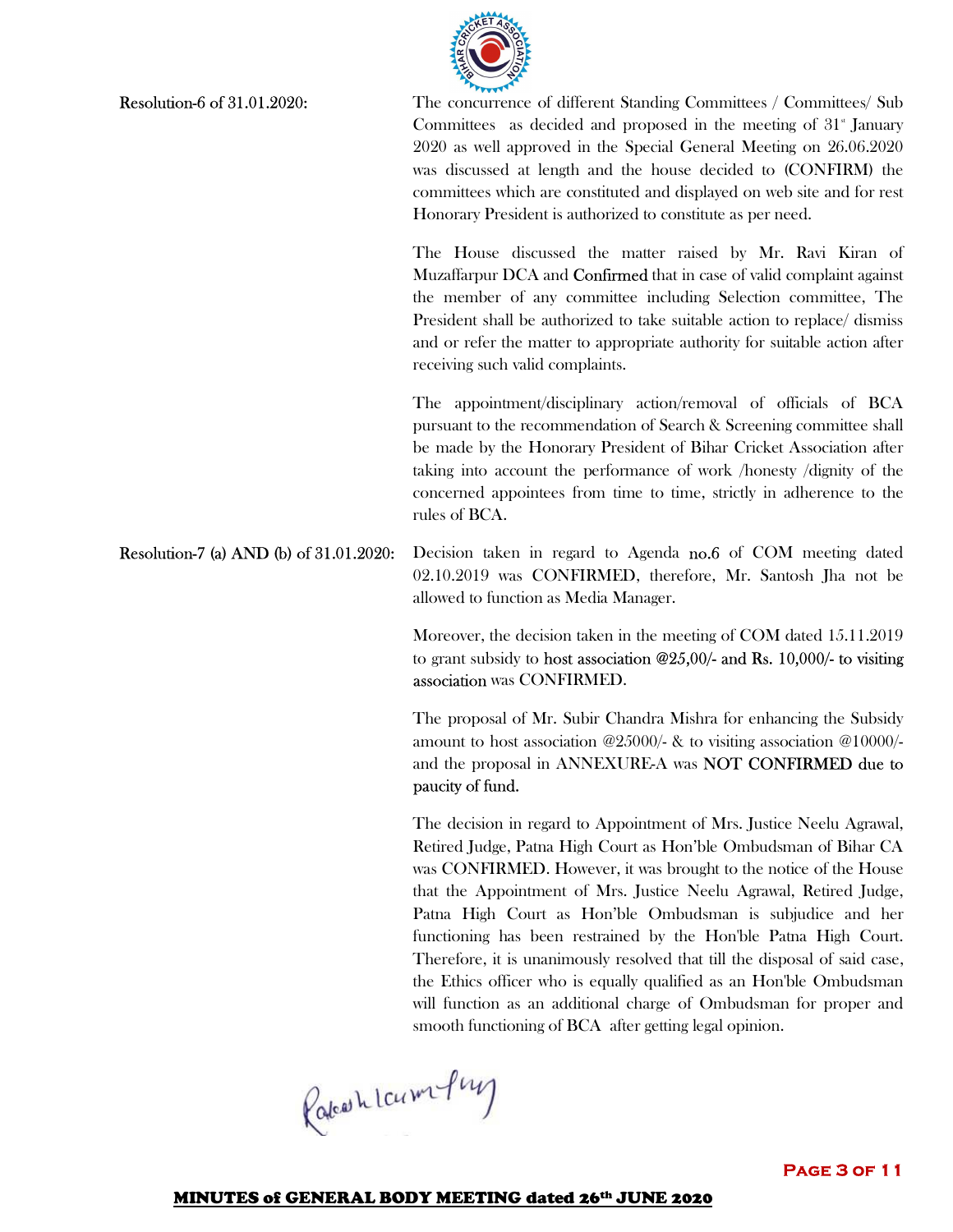

Resolution-7 (d) of 31.01.2020: CONFIRMED

Resolution-8 of 31.01.2020: CONFIRMED

Resolution-9: of 31.01.2020: CONFIRMED

Resolution-10 (a) & 10 (b):

**Resolution-7 (c) of 31.01.2020:** In pursuance of the decision of General Body Meeting held on 31.01.2020, the SPECIAL GENERAL BODY MEETING was duly convened and has just concluded on 26.06.2020.CONFIRMED

 $(A)$ 

## (i) CONFIRMED

- (ii) CONFIRMED and the house unanimously decided that any such players/match officials/officials suspended by the DCA/BCA/BCCI will not be allowed to participate in any activities of the Association.
- (iii) CONFIRMED
- (iv) CONFIRMED
- (v) CONFIRMED
- (vi) CONFIRMED
- (vii) CONFIRMED
- (B) CONFIRMED
- (C) CONFIRMED
- (D) CONFIRMED
- (E) CONFIRMED
- (F) NOT CONFIRMED as the mail and telephonic conversation of BCCI & ICA officials are binding, therefore the ICA representative/s Mr. Amikar Dayal (M) & Ms. Kavita Roy (F) has been allowed to be the representative as Player's Representative in the COMMITTEE OF MANAGEMENT. The members of the house unanimously confirmed the Nomination of ICA Representatives Male (Mr. Amikar Dayal) & Female (Miss Kavita Roy) to BCA Committee of Management subject to the opinion/direction of Ethics officer of BCA.

Rakeshlampung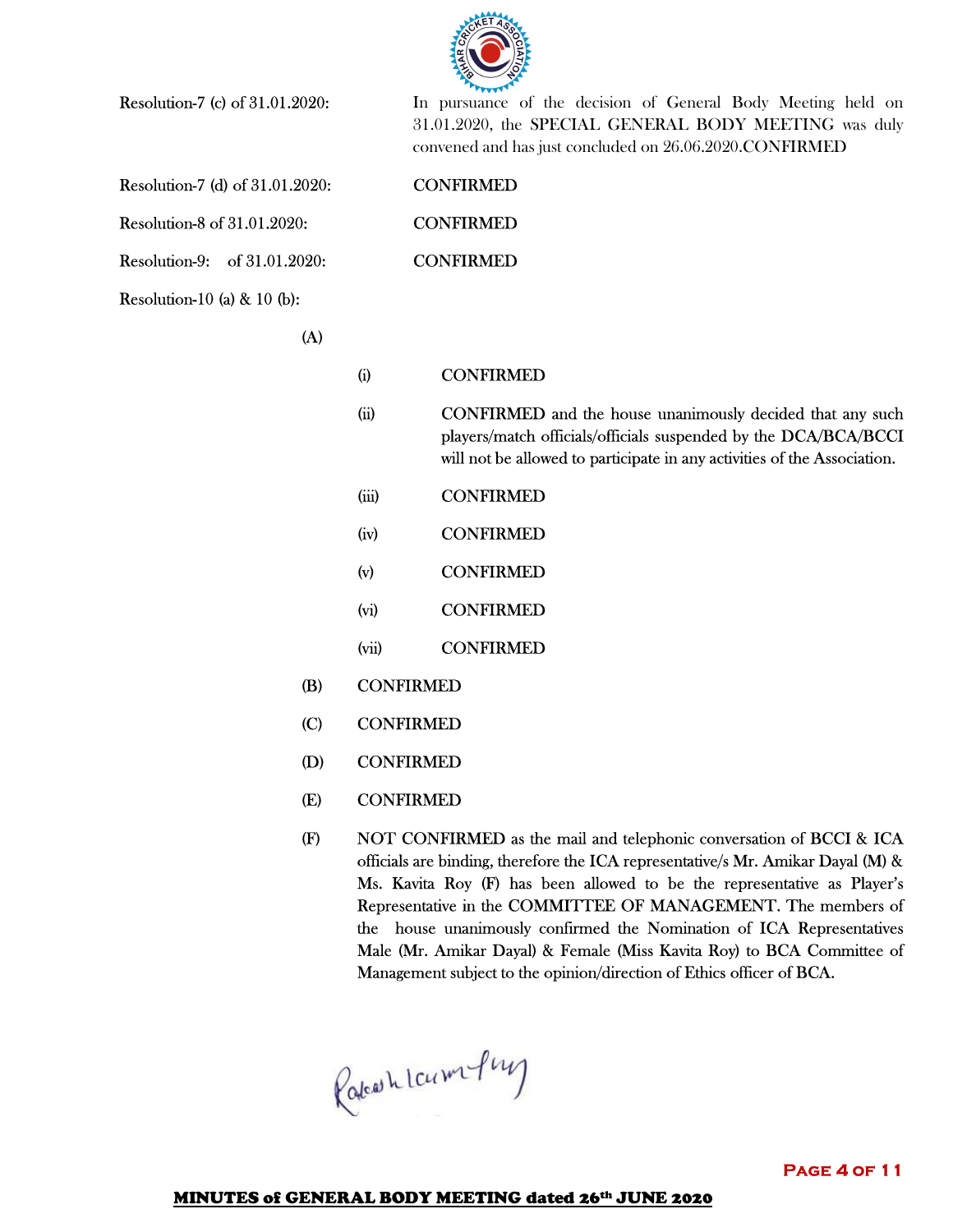

- (G) CONFIRMED
- (H) i, not Confirmed. ii, iii, iv & v CONFIRMED
- (I) CONFIRMED
- (J) CONFIRMED and the registered office of BCA is at "Shailraj Complex (1"&  $2<sup>nd</sup>$ floor, Budh Marg, Patna ) where in the Office of BCA is running is CONFIRMED.
	- (K) CONFIRMED
		- (L) CONFIRMED
	- (M) CONFIRMED
		- (N) CONFIRMED CEO/Joint Secretary is authorized for recommended appointment as per need of BCA.
		- (O) CONFIRMED
	- (P) CONFIRMED
	- (Q) CONFIRMED, however the scheduled date of the meeting has to be extended due to COVID 19 pandemic.

## AGENDA No. 2 : TO DISCUSS AND ADOPT THE REPORT OF THE SECRETARY FOR THE YEAR UNDER REVIEW

#### The report of Secretary for the year under review has been tabled ,Highlights of which includes

- a) The successful completion of BCCI Domestic season in and the performances of various Bihar team for Ranji Trophy, Vijay Hazare Trophy, Mustaq Ali Tournament, Col. C.K.Naidu Trophy Under-23 Senior Boys Days & oneday, Cooch Bihar Under-19 Boys Days & oneday, Vijay Merchant Trophy of Under-16 Boys, Women's Senior, Women's Under – 23 , Girls Under -19 tournaments.
- b) The BCCI has given opportunity to BCA to conduct the Women's Quadrangular International T-20 Tournaments wherein Bangladesh, Thailand India "A" & India "B" has participated from 16 Jan 2020 to 22 Jan 2020, BCA has conducted magnificently.
- c) The Recommendation of Search & Screening Committee constituted in the CoM Meeting dated 15.11.2020 has been confirmed in which appointment of Hon'ble Ombudsman, Hon'ble Ethics Officer which was confirmed in the last AGM dated 31.01.2020, and this recommendations has also suggested the name of CEO, G.Ms & others officials who has been appointed accordingly, the list is annexed as ANNEXURE – I

Rateashlaumfung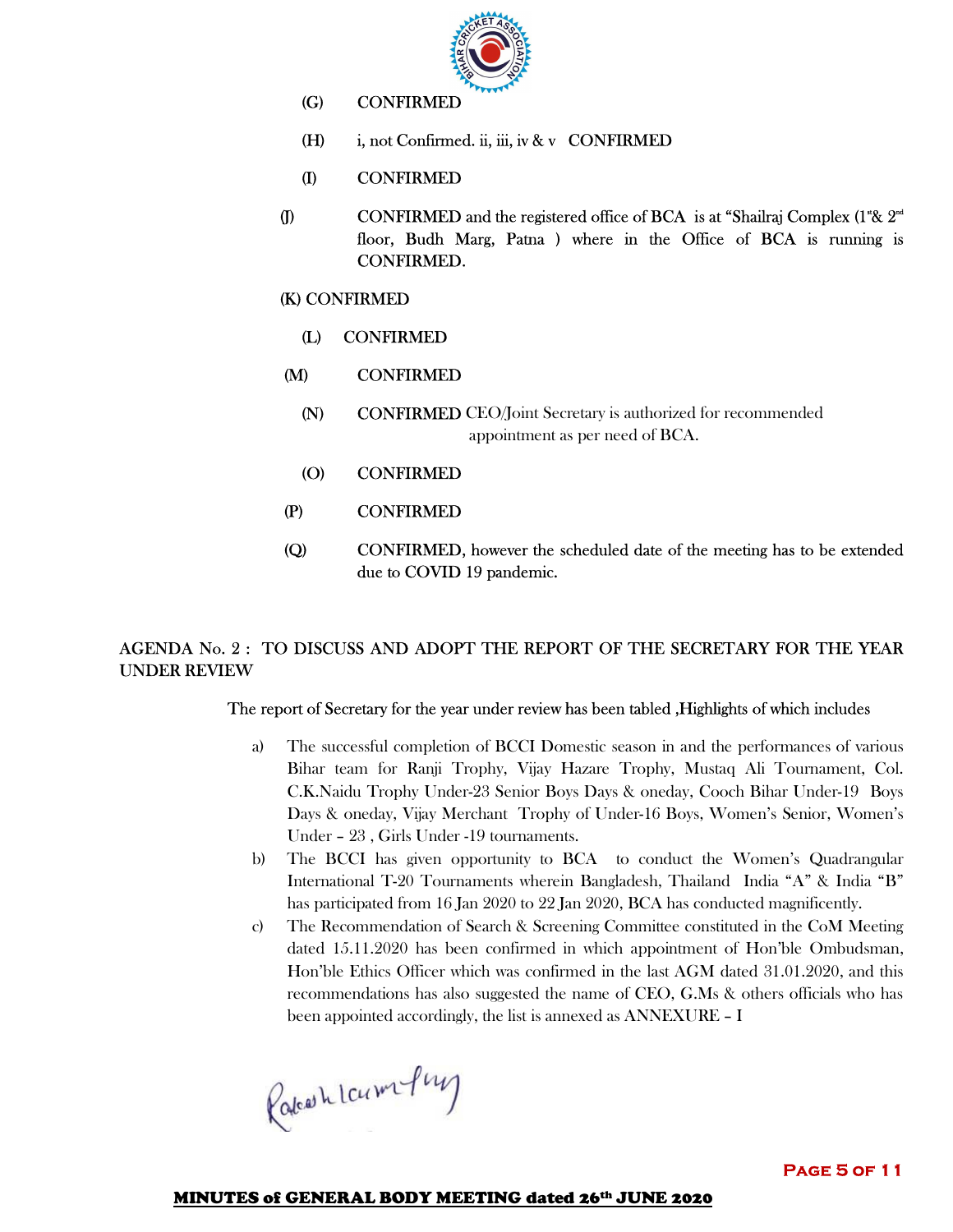

- d) Hony. Acting Secretary also proposed the name of Mr. Raju Giri to be appointed as Legal Retainer of Bihar Cricket Association. The House discussed on the names of applicants for the post. Mr. Raju Giri was unanimously appointed as Legal Retainer of Bihar Cricket Association @ 3, 00, 000/- (Rs. Three Lakhs only per annum) who shall be responsible for the legal matters pertaining to Bihar CA in all the Hon'ble Courts. For the post of Additional Retainer the name of Rana Vikram Singh is proposed by the Hony. Acting Secretary  $\omega$  2,50000/- per year is also confirmed.
- e) The proceeding of the meeting of CoM held on 02.10.2019, 15.11.2019, 28.02.2020, & 28.05.2020 and the AGM dated 31.01.2020 are tabled and confirmed.
- f) The Hony. Acting Secretary also informed the members of the house that now the COMMITTEE OF MANAGEMENT / APEX COUNCIL is Completed and the Office Bearers & Members of COMMITTEE OF MANAGEMENT / APEX COUNCIL of BCA are as under
	- 1. *Mr. RAKESH KUMAR TIWARY- Honorary President, BCA*
	- 2. *Mr. DILIP SINGH Vice President, BCA*
	- 3. *Mr. KUMAR ARVIND Joint Secretary cum Acting Secretary, BCA*
	- 4. *Mr. ASHUTOSH NANDAN SINGH Honorary Treasurer, BCA*
	- 5. *Mr. SANJAY KR. SINGH District Representative, BCA*
	- 6. *Mr. AMIKAR DAYAL ICA Nominee (Male)*
	- 7. *Mrs. KAVITA ROY ICA Nominee (Female)*
	- 8. *Mr. ADARSH KUMAR AGRAWAL (IAAS)- A.G. Nominee*

#### The Annual Report was presented by Acting Secretary, Mr. Kumar Arvind has been Adopted unanimously

## AGENDA No. 3: TO DISCUSS AND ADOPT THE TREASURER'S REPORT AND AUDITED STATEMENT OF ACCOUNTS FOR THE YEAR UNDER REVIEW

Audited Statement of Accounts for the year 2018-19 were presented and Adopted, However, it was also decided that the Statement of Account for the year 2018-19 shall be subject to Internal Audit, being the answerability of the previous COM. Treasurer Mr. Ashutosh Nandan Singh in his Report assured the House to present/ table the Audited Statement of Accounts for the year 2019-2020 before 30<sup>th</sup> August, 2020

## The Audit Report of last three years 2016-17, 2017-18 & 2018-19 is unanimously adopted as per previous AGM.

The Hony. Treasurer proposed for appointment of Company Secretary, who shall be responsible for GST, TDS, IT filing and shall also be responsible for preparation of annual budget and statement of account.

The house unanimously decided to appoint Mr. Manjay Kumar as C.S. @ 25,000/(Rs. Twenty Five Thousand Only) as remuneration per month subject to the time to time appraisal of Hony, President Bihar CA . For any fresh appointment of CS Hony, President Bihar CA is authorized.

Rakeshlamfung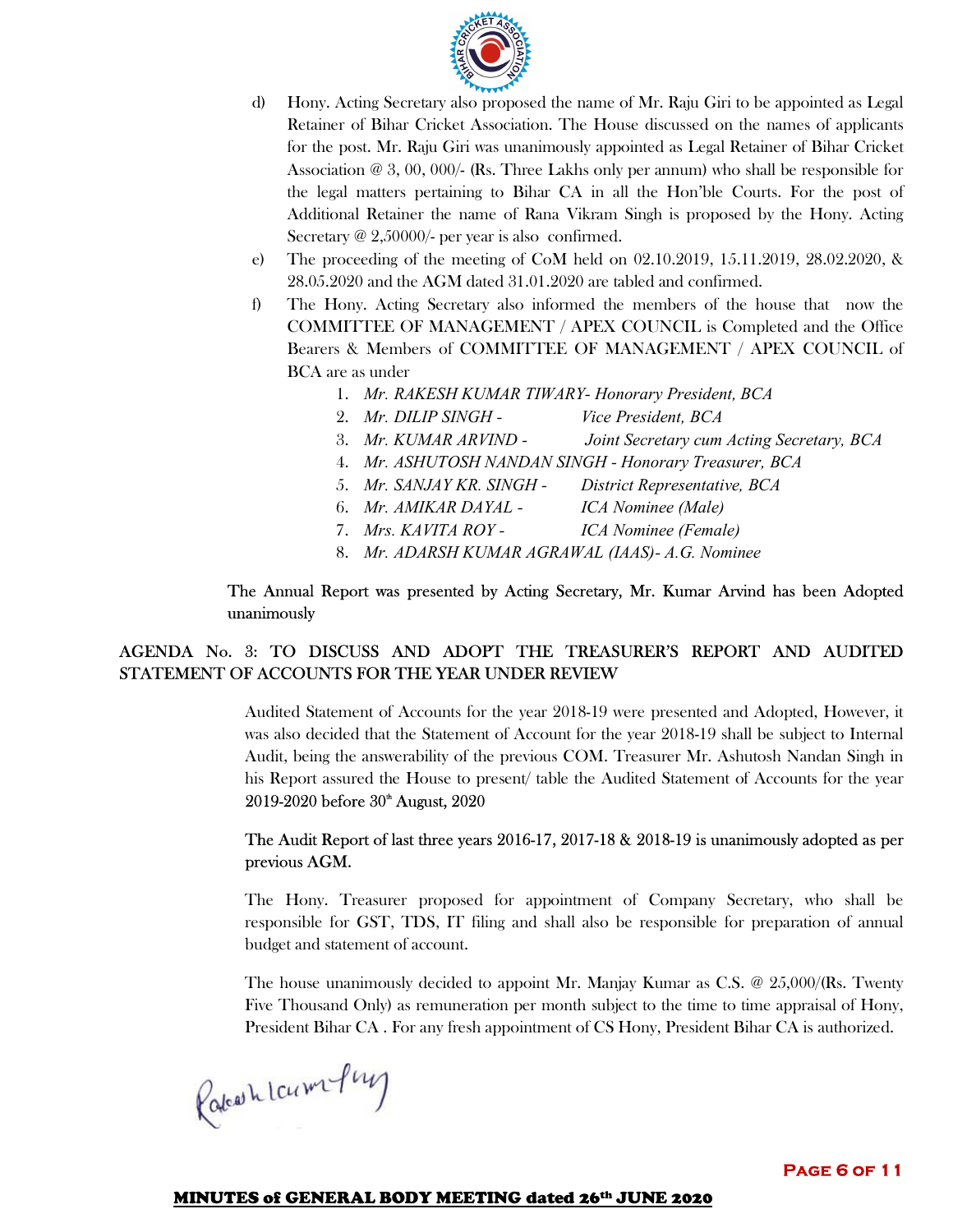

# AGENDA No. 4: TO DISCUSS AND ADOPT THE ANNUAL BUDGET

Hony. Treasurer Mr. Ashutosh Nandan Singh presented an Interim Budget for the sum of Rs.44,30,23,123/- for 2020-21, which was accepted provisionally and approved.

# AGENDA No. 5 : CONSIDERATION OF REPORT AND RECOMMENDATIONS OF THE COMMITTEE OF MANAGEMENT, THE CEO AND THE COMMITTEE AND TO PROPOSE POLICY DIRECTION TO COM .

The CEO has submitted reports with regard to various action taken by the CEO for executing the decisions passed by the AGM & CoM has been tabled and discussed. And the house unanimously approved the reports and action taken. The house also approved the proposed directions/ suggestions of CEO to Committee of Management unanimously.

# AGENDA No. 6 : CONSIDERATION OF REPORT AND RECOMMENDATIONS OF THE DIFFERENT COMMITTEES AND TO PROPOSE POLICY DIRECTION TO COM .

Due to the Corona Virus Pandemic the meeting of different committees could not convened except a few, hence deferred to next meeting. The rules and regulations framed by Finance Committee is hereby adopted.

# AGENDA No. 7 :ANY AMMENDMENTS TO THE RULES & REGULATIONS OF BCA OF WHICH PROPER NOTICE HAS BEEN GIVEN AS PER THE BYE-LAWS / CONSTITUTION.

In the previous AGM dated 31.01.2020 at ARA, the necessity of amendments to the Rules & Regulation of BCA has been discussed and accordingly decided that the SGM was to convene in the month of March 2020 , which was extended twice and finally convened today on 26.06.2020 to discuss the following required amendments :

- *A.* SPECIFIC DEVIATIONS OF BIHAR C. A. NEWLY ADOPTED CONSTITUTION FROM BCCI NEW CONSTITUTION IN COMPLIANCE WITH THE HONOURABLE SUPREME COURT ORDER DATED 09.08.2018 *(As per Annexure-1 submitted by CoA of BCCI in its Tenth Status Report Vol.-3,Page no.-101 to 110 before Honorable Supreme Court)*
- *B.* SPECIFIC ADDITIONS IN BIHAR CRICKET ASSOCIATION'S NEW ADOPTED CONSTITUTION *(As per Annexure-2 submitted by CoA of BCCI in its Tenth Status Report Vol.-3,Page no.-101 to 110 before Honorable Supreme Court).*
- C. SPECIFIC ADDITIONS IN BIHAR CRICKET ASSOCIATION'S NEW ADOPTED CONSTITUTION AS PER REQUIREMENT OF I. G. REGISTRATION BIHAR, RECTIFICATION OF TYPOGRAPHICAL ERRORS, ADOPTION OF DIRECTION OF COA AND PROVISIONS OF CURRENT TAXATION,

Rateashlaumfung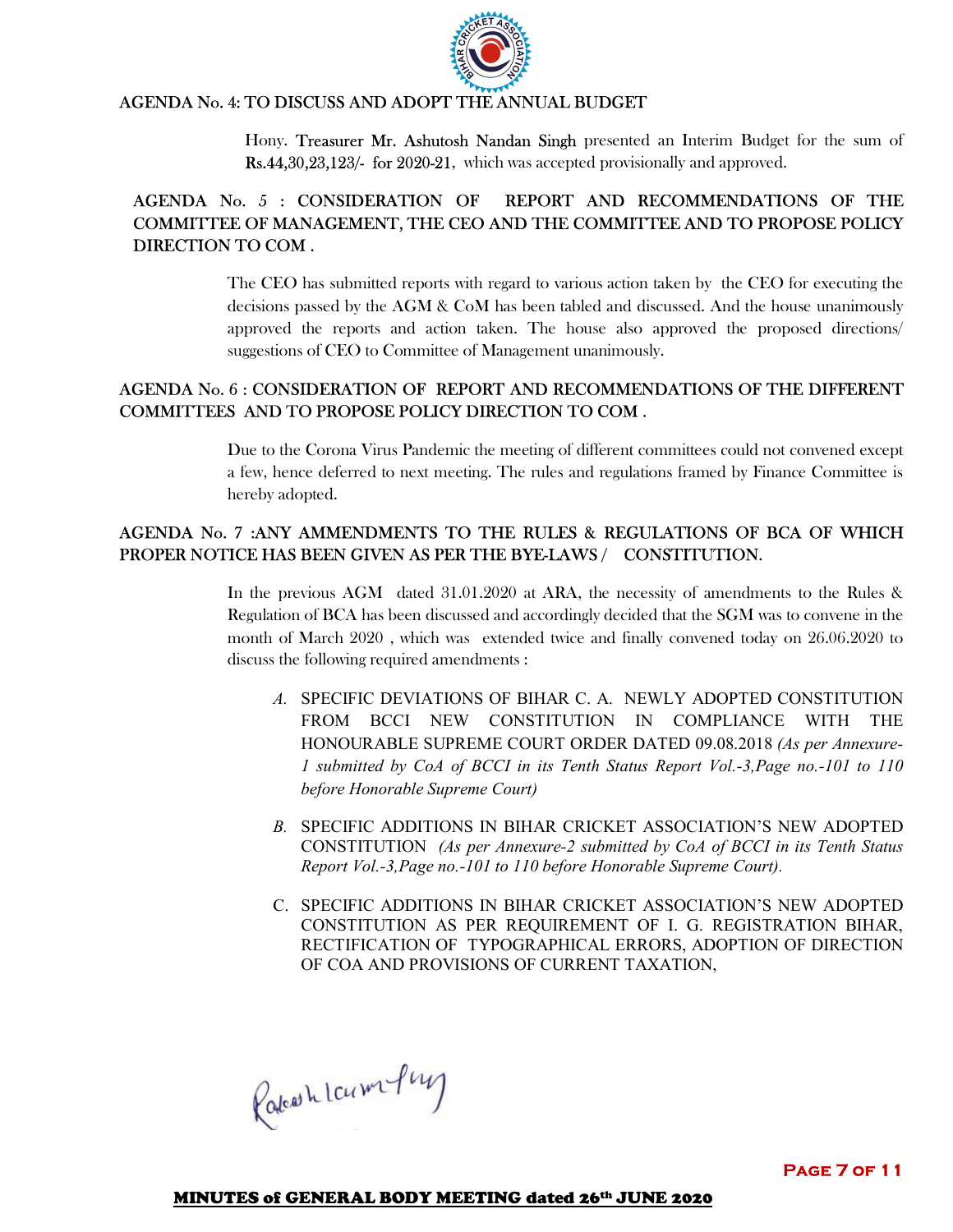

**The member of the House unanimously adopted the Rules & Regulations of Bihar Cricket Association passed at the SGM of BCA on 26.06.2020 by SGM of BCA unanimously.**

# AGENDA No. 8 : THE REPORT OF Hon'ble OMBUDSMAN AND ETHICS OFFICER AND ANY RECOMMENDATIONS MADE THERE IN.

The house is informed about the Notices, Proceedings & reports of the Ethics officer and Hon'ble Ombudsman, - placed, discussed and unanimously adopted.

# AGENDA No. 9 : CONSIDERATION OF ANY MOTION, NOTICE WHEREOF IS GIVEN BY A FULL MEMBER AS PER THE RELEVANT CLAUSE OF THE CONSTITUTION

The chairman asked the Hony. Acting Secretary to present notices for consideration before the House.

A. Mr. D.V.Patvardhan's Notice in regard to Mr. Sanjay Kumar (Cease to Work Secretary)&Mr. Ravi Shankar Sharma , representing Muzaffarpur DCA said that Mr. Sanjay Kumar chose to not attend the meeting of GBM held on  $31^{\circ}$  of January, 2020 even after lot of persuasion. He even did not choose to co-operate the Five Member Enquiry Committee so constituted to look into the matter related with the allegations against him, thereafter. Mr. Sharma emphasized that sufficient time/opportunity has already been given to him for representing his or clarification, but, he continuously ignored. Therefore, some concrete decision should be passed. He also pleaded that Five Member Enquiry Committee has submitted its report; hence, giving another chance to him shall not present a good example for such case/s. After due diligence, the following resolution was unanimously taken by the house. Mr. Gyaneshwar Gautam also supported and seconded Mr. Ravi Shankar Sharma's Proposal, the entire house started shouting and supported the demand that Mr. Sanjay Kumar must be expelled and punished.

> "The Five Member Enquiry Committee so constituted in the G.B. Meeting of 31<sup>\*</sup> January, 2020 submitted its Report. The House unanimously accepted the report as it was also approved by the COM in its meeting dated 28.02.2020 & 28.05.2020 (Through Web) The decision of the Hon'ble Ombudsman in this matter was also discussed. After long discussion, it was unanimously decided to Expel Mr. Sanjay Kumar, the restrained Hony. Secretary for Six years . It was decided to expel him (Mr. Sanjay Kumar) from participating in any activity of Bihar Cricket Association for Six years . It was also decided to communicate this decision to the Hon'ble Ombudsman, Hon'ble Ethics Officer, The Board of Control for Cricket in India, The Bank of India and other .

Rateashlaumfung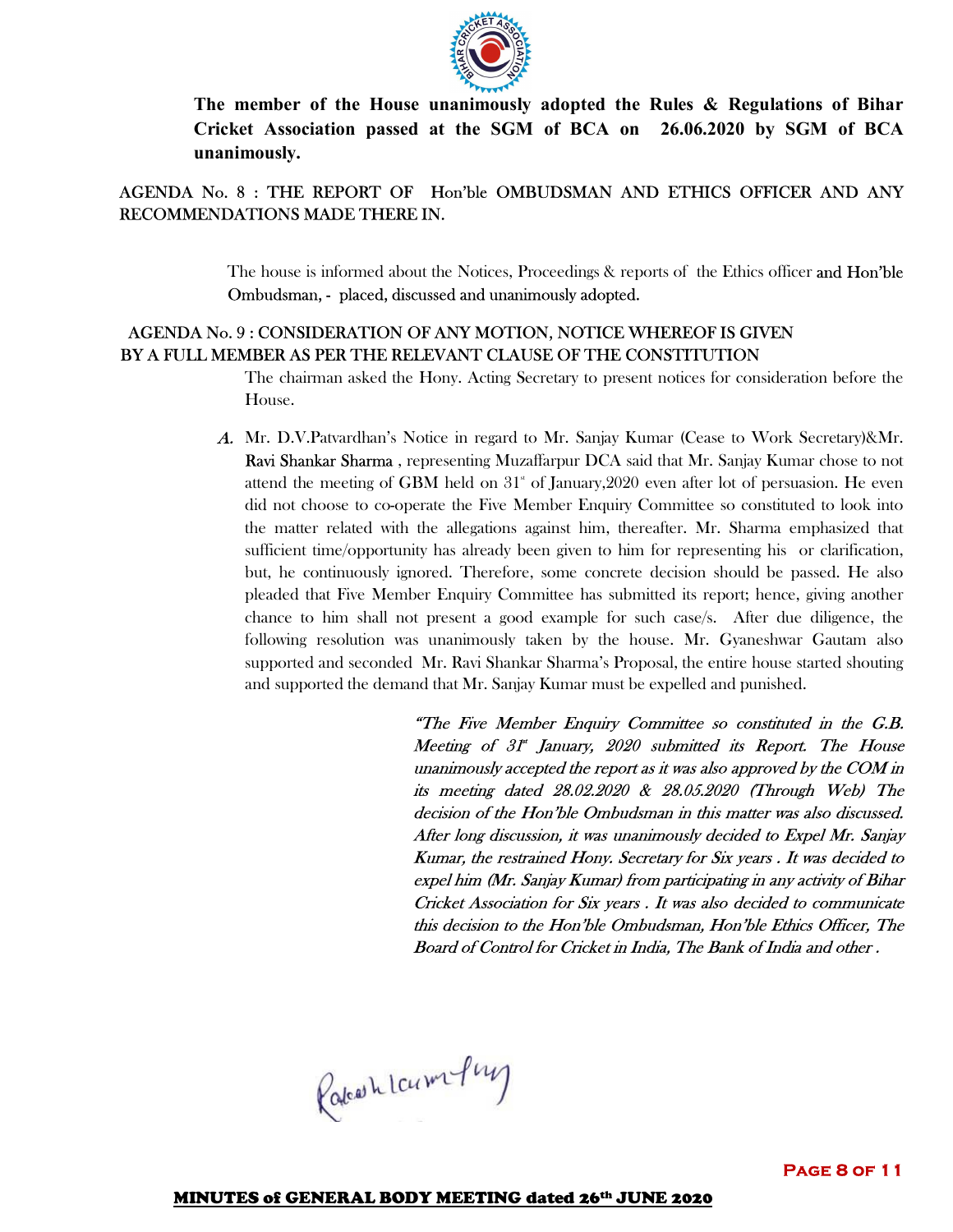

B. Mr. Jai Shankar Singh's Notice in regard to Mr. Rabi Shankar Prasad Singh: Mr. Jai Shankar Singh wanted to know that Mr. Rabi Shankar Prasad Singh is one of the accused in FIR No.122/2019 under Patna Gandhi Maidan P.S. and when the previous Committee led by Mr. Gopal Bohra and Mr. Rabi Shankar Prasad Singh suspended Mr. Niraj Kumar, Mr. D.P.Tripathi along with Mr. Manoj Kumar Yadav and other selectors also in view of the "Sting Operation- Clean Bowled"& the FIR lodged in the Patna Gandhi Maidan P.S.-122/2019; Why no action have been taken Against Mr. Rabi Shankar Prasad Singh yet. Mr. Jai Shankar Singh also wanted to know about the clarification by Mr. Rabi Shankar Prasad Singh in regard to the "Show Cause" sent to him. Mr. Jai Shankar Singh even reminded the members/house that allegation/s of sexual harassment of female players by Mr. R.S.P. Singh's Son has also been leveled and he was also accused of disturbing democratically elected bodies of many DCAs

> The chairman wanted to know the views of the members present in the house…Mr. Sanjay Kumar Singh of Begusarai, Mr. Gyaneshwar Gautam, Mr. Manoj Kumar Pandey of Bhojpur DCA and Mr. Manoj Kumar Singh of Sitamarhi DCA…opined their views

> The House unanimously agreed that in view of the uniformity of the decision taken on same nature of charge/s, the suspension of Mr. Rabi Shankar Prasad Singh is most inevitable and therefore,

- I) It was unanimously resolved to not allow and stop Mr. Rabi Shankar Prasad Singh from participating in any activity of Bihar CA and its affiliated Unit's event and or activity for six years or till disposal of the case no. 122/2019 instituted in Patna Gandhi Maidan P.S.
- II) It was also unanimously decided to authorize Sri Rakesh Kumar Tiwary, the President to discuss the content of this resolution with the Legal Committee and do the needful after getting the Legal Committee's advice. A copy of the decision should be sent to the Hon'ble Ombudsman, Hon'ble Ethics Officer and all concerned.
- C. Mr. Manoj Kumar Pandey of Bhojpur DCA requested the House to take appropriate action against few people in regard to Anti Association activity.
	- I) The Matter of Anti-Association activities and consistent comments of Mr. Shashi Bhusan Singh being Secretary of Supaul DCA was brought to the notice of Members in house.

It was also informed that Mr. Shashi Bhusan Singh has forged the Signature of Sri RaghvendraJha, President of Supaul DCA for authorizing him to participate in today's Meeting. The Host association, when contacted Sri Jha, he refused to sign any Authority Letter and authorizing Sri ShashiBhusan Singh to participate and attend the SGM and or GBM to be held on 26.06.2020.

Rateashlaum-Puy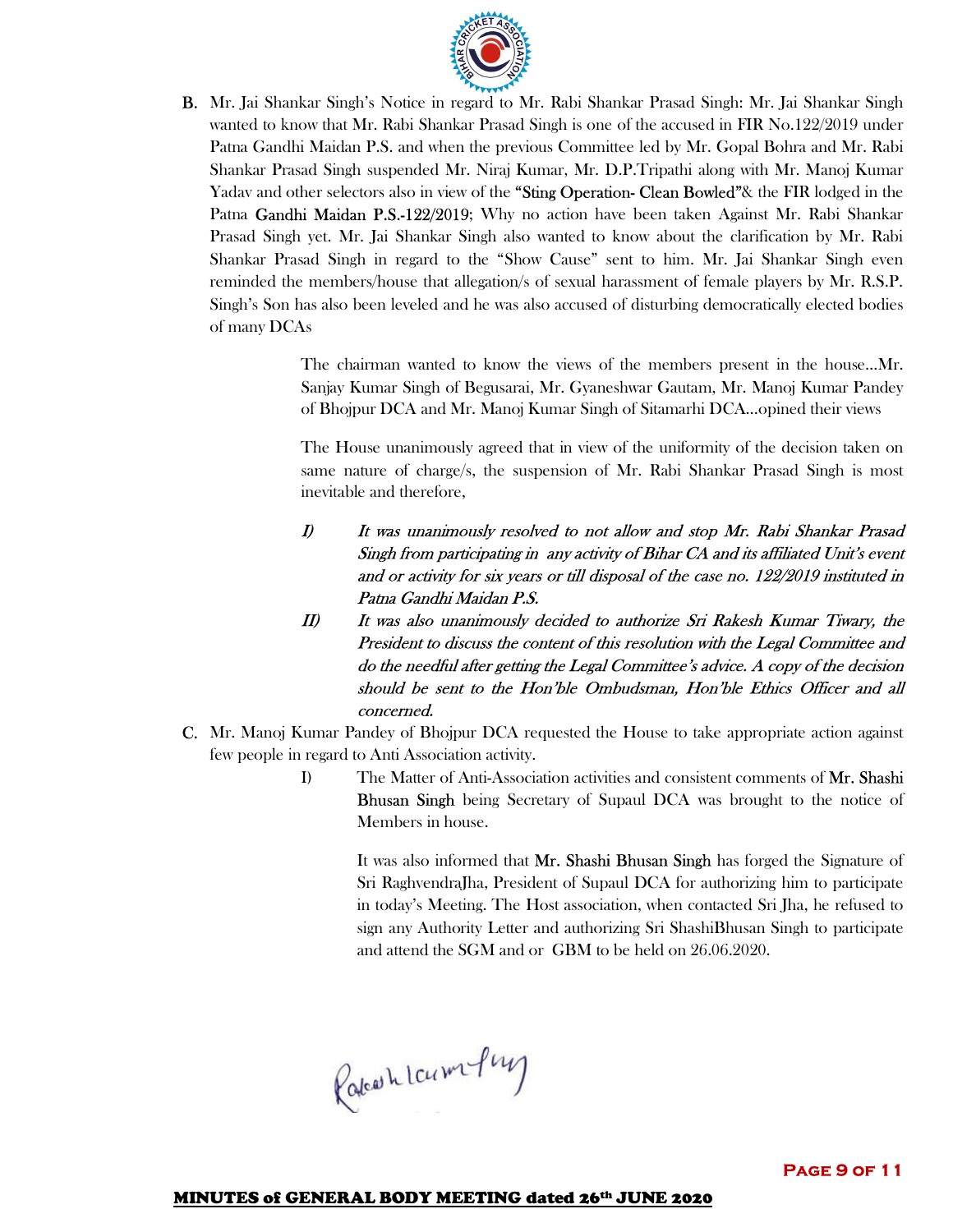

- II) The House unanimously decided to suspend Sri Shashi Bhusan Singh due to anti-BCA activities, fake rumor on social media etc and authorized the Acting Secretary to inform the Supaul DCA of this decision and also ask them that why No action has been taken by them till now even after Show Cause has been issued to him long back.
- III) The decision of the house be forwarded to the Hon'ble Ombudsman, Hon'ble Ethics Officer and all concerned.
- IV) The House unanimously decided to expel Mr. Binay Kumar Jha , Umpire for tarnishing the image of BCA through different social media sites and Mr. Enamuddin Khan Umpire for their anti association activities and indulged in a corruption, both for six years.

AGENDA No. 10 : CONSIDERATION OF ANY OITHER BUSINESS WHICH THE PRESIDENT MAY CONSIDER TO BE INCLUDED IN THE AGENDA

- I) By the permission of Chair
	- a) "It was unanimously resolved to open a Bank Account in the name & style of "Bihar Cricket Association" in HDFC Bank. It was also…
	- b) The members raised the issue of appointment of Electoral Officer /and others officials /staff for BCA for which members authorizes President to contact with Retired Election Commissioners and search and nominate one suitable Electoral Officer/ officials for BCA.
	- c) It was unanimously decided to appoint Mr. RajuGiri as LEGAL RETAINER of Bihar CA @ 3, 00, 000/- (Rs. Three Lakhs only per annum) who shall be responsible for the legal matters pertaining to Bihar CA in all the Hon'ble Courts. There being only one Applicant for the advertised post and therefore his Appointment as LEGAL RETAINER of Bihar CA is unanimously approved.
	- d) It is unanimously decided to approve the Online Registration of the Players at BCA Portal and also approve to start with this season.
	- e) Dr. Anand Mishra of Bhagalpur DCA raised that Advisory committee to be formed and suggested Mr. Ajay Narayan Sharma Nominated as Chairman of the committee. It is decided to constitute an advisory committee and the members of which be nominated later, the house authorizes President Rakesh Kumar Tewari for such suitable and eligible nominations.

Rakeshlampung